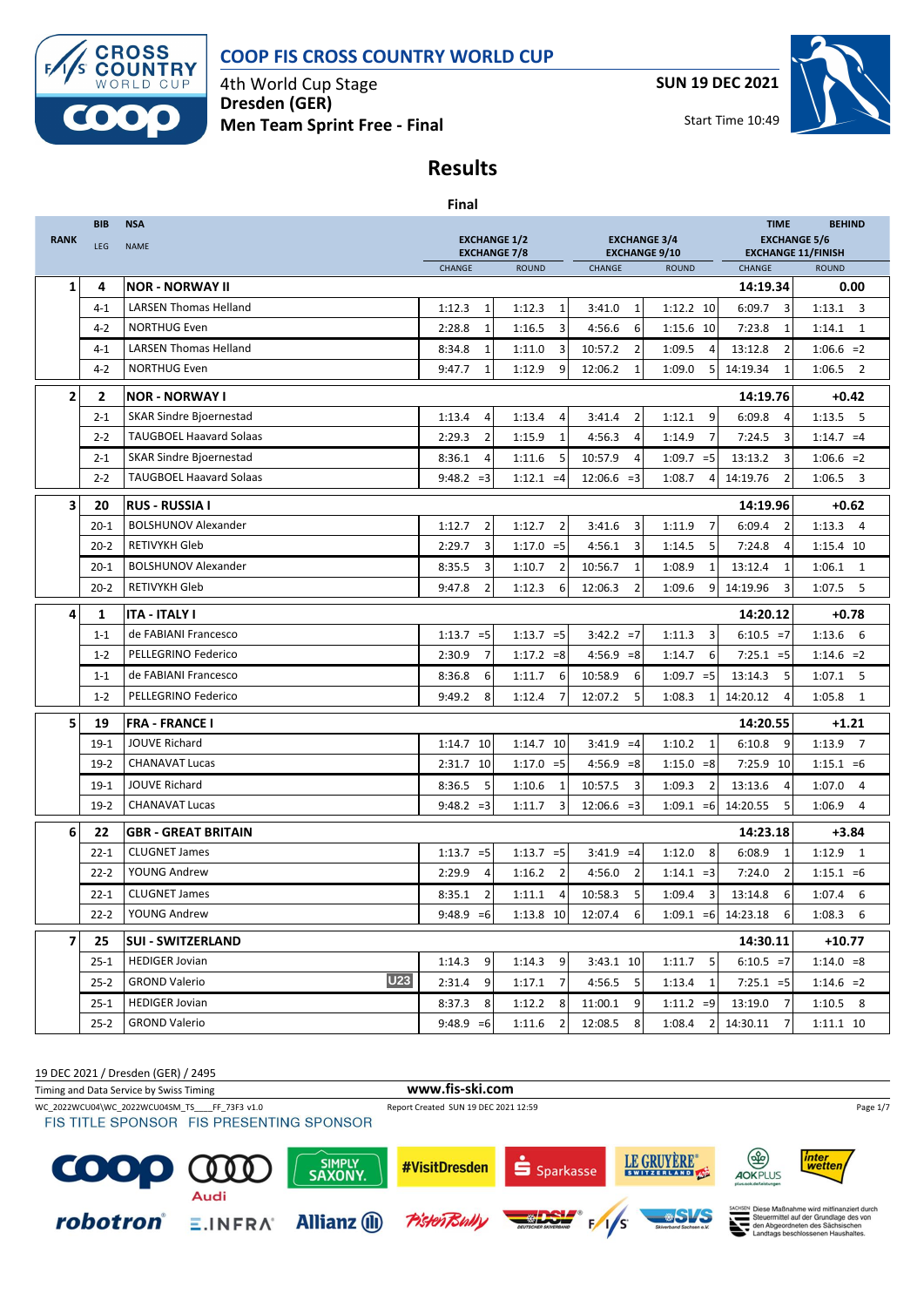

4th World Cup Stage **Dresden (GER) Men Team Sprint Free - Final** **SUN 19 DEC 2021**



## **Results**

|             | <b>BIB</b>                                                              | <b>NSA</b>                                     |                          |                          |                                             |                          | <b>TIME</b>                                      | <b>BEHIND</b>            |
|-------------|-------------------------------------------------------------------------|------------------------------------------------|--------------------------|--------------------------|---------------------------------------------|--------------------------|--------------------------------------------------|--------------------------|
| <b>RANK</b> | <b>EXCHANGE 1/2</b><br><b>LEG</b><br><b>NAME</b><br><b>EXCHANGE 7/8</b> |                                                |                          |                          | <b>EXCHANGE 3/4</b><br><b>EXCHANGE 9/10</b> |                          | <b>EXCHANGE 5/6</b><br><b>EXCHANGE 11/FINISH</b> |                          |
|             |                                                                         |                                                | <b>CHANGE</b>            | <b>ROUND</b>             | <b>CHANGE</b>                               | <b>ROUND</b>             | <b>CHANGE</b>                                    | <b>ROUND</b>             |
| 8           | 5                                                                       | <b>FRA - FRANCE II</b>                         |                          |                          |                                             |                          | 14:30.26                                         | $+10.92$                 |
|             | $5 - 1$                                                                 | <b>CHAUTEMPS Arnaud</b>                        | 1:13.2<br>3              | 1:13.2<br>3              | $3:42.2 = 7$                                | 1:11.8<br>6              | 6:10.2<br>6                                      | $1:13.0$ 2               |
|             | $5-2$                                                                   | <b>JAY Renaud</b>                              | 2:30.4<br>5              | $1:17.2 = 8$             | 4:57.2 10                                   | $1:15.0 = 8$             | 7:25.5<br>8                                      | $1:15.3 = 8$             |
|             | $5 - 1$                                                                 | <b>CHAUTEMPS Arnaud</b>                        | 8:37.9<br>9              | 1:12.4<br>q              | 10:59.7                                     | 1:11.2<br>$=9$           | 13:19.3<br>8                                     | 1:11.0 10                |
|             | $5-2$                                                                   | <b>JAY Renaud</b>                              | 9:48.5<br>5              | 1:10.6                   | 12:08.3                                     | 1:08.6<br>$\mathbf{R}$   | 14:30.26<br>8                                    | 1:10.9<br>9              |
| 9           | 6                                                                       | USA - UNITED STATES of AMERICA I               |                          |                          |                                             |                          | 14:30.70                                         | $+11.36$                 |
|             | $6 - 1$                                                                 | <b>BOLGER Kevin</b>                            | 1:13.9<br>$\overline{7}$ | 1:13.9<br>$\overline{7}$ | 9<br>3:42.7                                 | 1:11.6<br>4              | 6:11.1 10                                        | 1:14.3 10                |
|             | $6 - 2$                                                                 | <b>U23</b><br><b>SCHOONMAKER James Clinton</b> | 2:31.1<br>8              | $1:17.2 = 8$             | 4:56.8                                      | 1:14.1<br>$=$ 3          | 7:25.8<br>q                                      | $1:14.7 = 4$             |
|             | $6 - 1$                                                                 | <b>BOLGER Kevin</b>                            | 8:38.3<br>10             | 1:12.5 10                | 11:01.1 10                                  | 1:10.7<br>8              | 13:21.2<br>$\mathbf{q}$                          | 9<br>1:10.7              |
|             | $6 - 2$                                                                 | <b>SCHOONMAKER James Clinton</b>               | 9:50.4 10                | $1:12.1 = 4$             | 12:10.5<br>q                                | 1:09.4<br>8              | 14:30.70<br>9                                    | 1:09.5<br>$\overline{7}$ |
| 10          | 3                                                                       | <b>ISWE - SWEDEN I</b>                         |                          |                          |                                             |                          | 14:31.27                                         | $+11.93$                 |
|             | $3 - 1$                                                                 | HAEGGSTROEM Johan                              | 8<br>1:14.0              | 8<br>1:14.0              | 3:42.0<br>$6 \overline{6}$                  | $\overline{2}$<br>1:11.2 | 6:09.9<br>-5                                     | $1:14.0 = 8$             |
|             | $3 - 2$                                                                 | <b>GRATE Marcus</b>                            | 2:30.8<br>6              | 1:16.8<br>4              | 4:55.9                                      | 1:13.9<br>2              | 7:25.2                                           | $1:15.3 = 8$             |
|             | $3 - 1$                                                                 | <b>HAEGGSTROEM Johan</b>                       | 8:37.1                   | 1:11.9                   | 10:59.8<br>8                                | 1:09.9                   | 13:21.6 10                                       | 1:10.4<br>$\overline{7}$ |
|             | $3-2$                                                                   | <b>GRATE Marcus</b>                            | 9:49.9<br>9              | 1:12.8<br>8              | 12:11.2 10                                  | 1:11.4<br>10             | 14:31.27<br>10                                   | 8<br>1:09.6              |

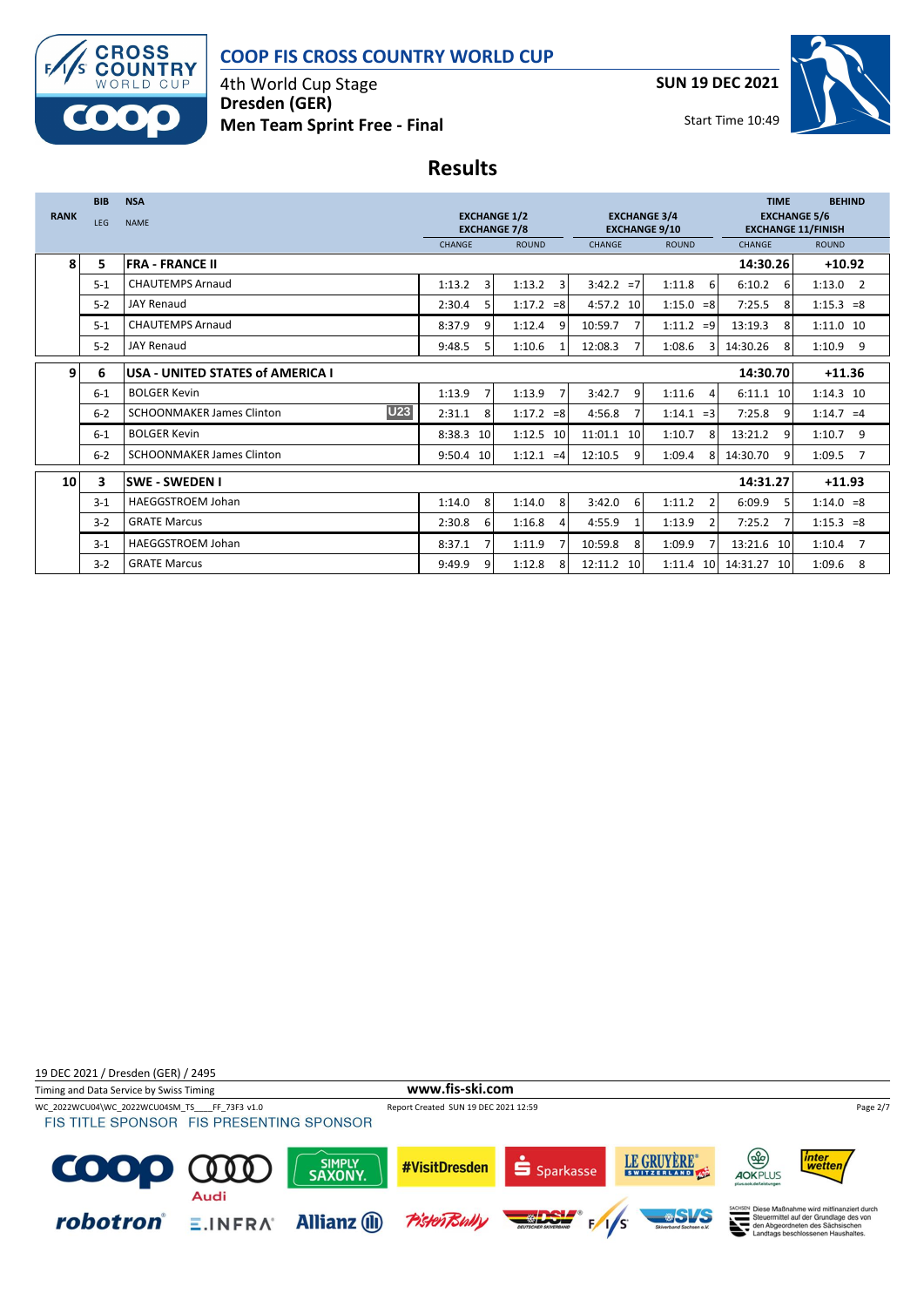

4th World Cup Stage **Dresden (GER) Men Team Sprint Free - Final** **SUN 19 DEC 2021**



Start Time 10:49

## **Results**

| <b>Semifinals</b> |  |
|-------------------|--|
|-------------------|--|

| <b>EXCHANGE 1/2</b><br><b>RANK</b><br>LEG<br><b>NAME</b><br><b>EXCHANGE 7/8</b><br>CHANGE<br><b>ROUND</b><br>CHANGE<br>11<br>21<br><b>SWE - SWEDEN II</b><br><b>SEMIFINAL 2 RANK:5</b> | <b>EXCHANGE 3/4</b><br><b>EXCHANGE 9/10</b><br><b>ROUND</b><br>5<br>$1:16.3 = 14$ | <b>EXCHANGE 5/6</b><br><b>EXCHANGE 11/FINISH</b><br>CHANGE<br>14:25.52 | <b>ROUND</b>                      |
|----------------------------------------------------------------------------------------------------------------------------------------------------------------------------------------|-----------------------------------------------------------------------------------|------------------------------------------------------------------------|-----------------------------------|
|                                                                                                                                                                                        |                                                                                   |                                                                        |                                   |
|                                                                                                                                                                                        |                                                                                   |                                                                        |                                   |
|                                                                                                                                                                                        |                                                                                   |                                                                        | $+2.08$                           |
| $\overline{2}$<br><b>BERGLUND Gustaf</b><br>1:12.5<br>1:12.5<br>$\overline{2}$<br>$21 - 1$<br>3:42.5                                                                                   |                                                                                   | 6<br>6:07.0                                                            | $1:12.1$ 6                        |
| <b>SVENSSON Oskar</b><br>3<br>$21 - 2$<br>2:26.2<br>$1:13.7=15$<br>4:54.9                                                                                                              | 5<br>$1:12.4 = 8$                                                                 | 7:21.3<br>7                                                            | 1:14.3 15                         |
| <b>BERGLUND Gustaf</b><br>8:31.3<br>5<br>1:10.0<br>3<br>$10:56.3 = 4$<br>$21 - 1$                                                                                                      | 1:12.2<br>$\overline{7}$                                                          | 13:18.1<br>6                                                           | $1:10.5$ 6                        |
| <b>SVENSSON Oskar</b><br>$21 - 2$<br>9:44.1<br>5<br>1:12.8 13<br>12:07.6                                                                                                               | 7<br>$1:11.3 = 9$                                                                 | 14:25.52<br>5                                                          | 1:07.4<br>1                       |
| 12<br>28<br><b>SEMIFINAL 2 RANK:6</b><br><b>GER - GERMANY I</b>                                                                                                                        |                                                                                   | 14:25.70                                                               | $+2.26$                           |
| <b>BING Thomas</b><br>1:14.7 10<br>1:14.7 10<br>$28-1$<br>3:43.4 10                                                                                                                    | 1:15.7 10                                                                         | 6:07.6<br>7                                                            | $1:11.0$ 2                        |
| <b>U23</b><br>SOSSAU Anian<br>$28-2$<br>2:27.7 10<br>1:13.0 11<br>4:56.6 11                                                                                                            | 1:13.2 13                                                                         | 7:21.7<br>8                                                            | $1:14.1 = 11$                     |
| <b>BING Thomas</b><br>$1:10.9 = 6$<br>10:56.5<br>$28-1$<br>8:32.6<br>8                                                                                                                 | 6<br>1:11.7<br>4                                                                  | 5<br>13:17.2                                                           | 1:09.8<br>4                       |
| SOSSAU Anian<br>1:12.2<br>12:07.4<br>$28-2$<br>9:44.8<br>$=7$<br>6                                                                                                                     | 6<br>1:10.9<br>4                                                                  | 14:25.70<br>6                                                          | 1:08.5<br>$\overline{\mathbf{3}}$ |
| 13<br>7<br><b>SEMIFINAL 1 RANK:7</b><br>FIN - FINLAND I                                                                                                                                |                                                                                   | 14:23.29                                                               | $+3.84$                           |
| <b>HAARALA Juuso</b><br>1:13.4 10<br>1:13.4 10<br>3:39.8 11<br>$7-1$                                                                                                                   | $1:15.0=14$                                                                       | 6:08.1 12                                                              | $1:14.0 = 12$                     |
| <b>VUORINEN Lauri</b><br>2:24.8 11<br>$7 - 2$<br>$1:11.4 = 6$<br>4:54.1 10                                                                                                             | $1:14.3 = 6$                                                                      | 8<br>7:20.1                                                            | $1:12.0$ 3                        |
| 8<br><b>HAARALA Juuso</b><br>8:32.1<br>1:12.0<br>8<br>$10:52.6 = 5$<br>$7-1$                                                                                                           | $1:11.2 = 5$                                                                      | 7<br>13:13.8                                                           | $1:10.1$ 7                        |
| <b>VUORINEN Lauri</b><br>$7 - 2$<br>5<br>1:09.3<br>12:03.7<br>9:41.4<br>1                                                                                                              | $1:11.1$ 10<br>6                                                                  | 14:23.29<br>$\overline{7}$                                             | 1:09.4 7                          |
| 14<br><b>CZE - CZECH REPUBLIC I</b><br><b>SEMIFINAL 2 RANK:7</b><br>24                                                                                                                 |                                                                                   | 14:27.87                                                               | $+4.43$                           |
| <b>SELLER Ludek</b><br>9<br>9<br>1:14.4<br>$24-1$<br>1:14.4<br>3:41.5                                                                                                                  | $\overline{2}$<br>$1:15.1 = 4$                                                    | 6:06.9<br>5                                                            | 1:13.5 16                         |
| <b>NOVAK Michal</b><br>4<br>$1:12.0 = 3$<br>4:53.4<br>$24-2$<br>2:26.4                                                                                                                 | $\mathbf 1$<br>3<br>1:11.9                                                        | 5<br>7:21.0                                                            | $1:14.1 = 11$                     |
| <b>SELLER Ludek</b><br>6<br>8<br>$24-1$<br>8:32.1<br>1:11.1<br>10:57.0                                                                                                                 | $\overline{7}$<br>1:12.5<br>9                                                     | 7<br>13:18.5                                                           | $1:11.3$ 8                        |
| <b>NOVAK Michal</b><br>$24 - 2$<br>$1:12.4 = 8$<br>12:07.2<br>9:44.5<br>6                                                                                                              | 5<br>1:10.2<br>1                                                                  | 14:27.87<br>7                                                          | 1:09.3<br>6                       |
| 15<br>8<br><b>RUS - RUSSIA II</b><br><b>SEMIFINAL 1 RANK:8</b>                                                                                                                         |                                                                                   | 14:29.07                                                               | $+9.62$                           |
| <b>U23</b><br><b>FILIMONOV Denis</b><br>$1:12.5 = 5$<br>$1:12.5 = 5$<br>3:38.6<br>$8 - 1$                                                                                              | 5<br>$1:14.7 = 8$                                                                 | 6:08.2 13                                                              | $1:11.9$ 1                        |
| NAZAROV Fedor<br>4:56.3 17<br>$8-2$<br>2:23.9<br>4<br>$1:11.4 = 6$                                                                                                                     | 1:17.7 18                                                                         | 7:21.4 12                                                              | 1:13.2 12                         |
| <b>FILIMONOV Denis</b><br>8:32.6 10<br>$8 - 1$<br>1:11.2<br>3<br>10:54.1                                                                                                               | 9<br>3<br>1:10.7                                                                  | 13:16.2<br>8                                                           | $1:11.2$ 8                        |
| NAZAROV Fedor<br>$8 - 2$<br>$1:10.8 = 8$<br>12:05.0<br>9:43.4 10                                                                                                                       | 9<br>$1:10.9 = 8$                                                                 | 14:29.07<br>8                                                          | 1:12.8 10                         |
| 16<br>30<br><b>SLO - SLOVENIA I</b><br><b>SEMIFINAL 2 RANK:8</b>                                                                                                                       |                                                                                   | 14:32.94                                                               | $+9.50$                           |
| <b>U23</b><br><b>CRV Vili</b><br>$30 - 1$<br>1:13.7<br>5<br>1:13.7<br>5<br>3:43.2                                                                                                      | 9<br>$1:14.1 = 1$                                                                 | 6:08.6 11                                                              | $1:11.5 = 3$                      |
| SIMENC Miha<br>2:29.1 15<br>1:15.4 18<br>4:57.1 13<br>$30-2$                                                                                                                           | 1:13.9 17                                                                         | 7:22.1<br>9                                                            | $1:13.5 = 3$                      |
| <b>CRV Vili</b><br>9<br>$1:10.9 = 6$<br>30-1<br>8:33.0<br>10:57.8                                                                                                                      | 9<br>6<br>1:12.1                                                                  | 9<br>13:20.5                                                           | $1:11.7$ 9                        |
| SIMENC Miha<br>30-2<br>9:45.7 10<br>$1:12.7 = 11$<br>12:08.8                                                                                                                           | 8<br>$1:11.0 = 5$                                                                 | 14:32.94<br>8                                                          | 1:12.4 11                         |
| 17<br><b>CZE - CZECH REPUBLIC II</b><br>9<br><b>SEMIFINAL 1 RANK:9</b>                                                                                                                 |                                                                                   | 14:29.23                                                               | $+9.78$                           |
| <b>KALIVODA Tomas</b><br>1:14.4 13<br>9-1<br>1:14.4 13<br>3:39.9 12                                                                                                                    | $1:14.7 = 8$                                                                      | $6:07.6 = 8$                                                           | $1:13.0$ 3                        |
| PECHOUSEK Jan<br>3<br>$9 - 2$<br>2:25.2 14<br>1:10.8<br>$4:54.6=12$                                                                                                                    | 1:14.7 13                                                                         | 7:20.5 10                                                              | 1:12.9 10                         |
| KALIVODA Tomas<br>8:33.3 13<br>1:12.8 14<br>10:55.7 11<br>9-1                                                                                                                          | 1:11.8<br>7                                                                       | 13:19.0 11                                                             | 1:12.8 11                         |
| PECHOUSEK Jan<br>9:43.9 11<br>$9-2$<br>1:10.6<br>12:06.2 11                                                                                                                            | 5<br>1:10.5                                                                       | 14:29.23<br>9                                                          | $1:10.2$ 8                        |

19 DEC 2021 / Dresden (GER) / 2495

Timing and Data Service by Swiss Timing **www.fis-ski.com** WC\_2022WCU04\WC\_2022WCU04SM\_TS\_\_\_\_FF\_73F3 v1.0 Report Created SUN 19 DEC 2021 12:59 Page 3/7 Page 3/7 Page 3/7<br>FIS TITLE SPONSOR FIS PRESENTING SPONSOR LE GRUYÈRE\* (ক্স inter<br>wetter SIMPLY<br>SAXONY #VisitDresden C  $\mathbf 0$ S Sparkasse 0 n AOKPLUS Audi SEN Diese Maßnahme wird mitfinanziert durch<br>Steuermittel auf der Grundlage des von<br>den Abgeordneten des Sächsischen<br>Landtags beschlossenen Haushaltes.

Pisteñ

**Allianz** (II)

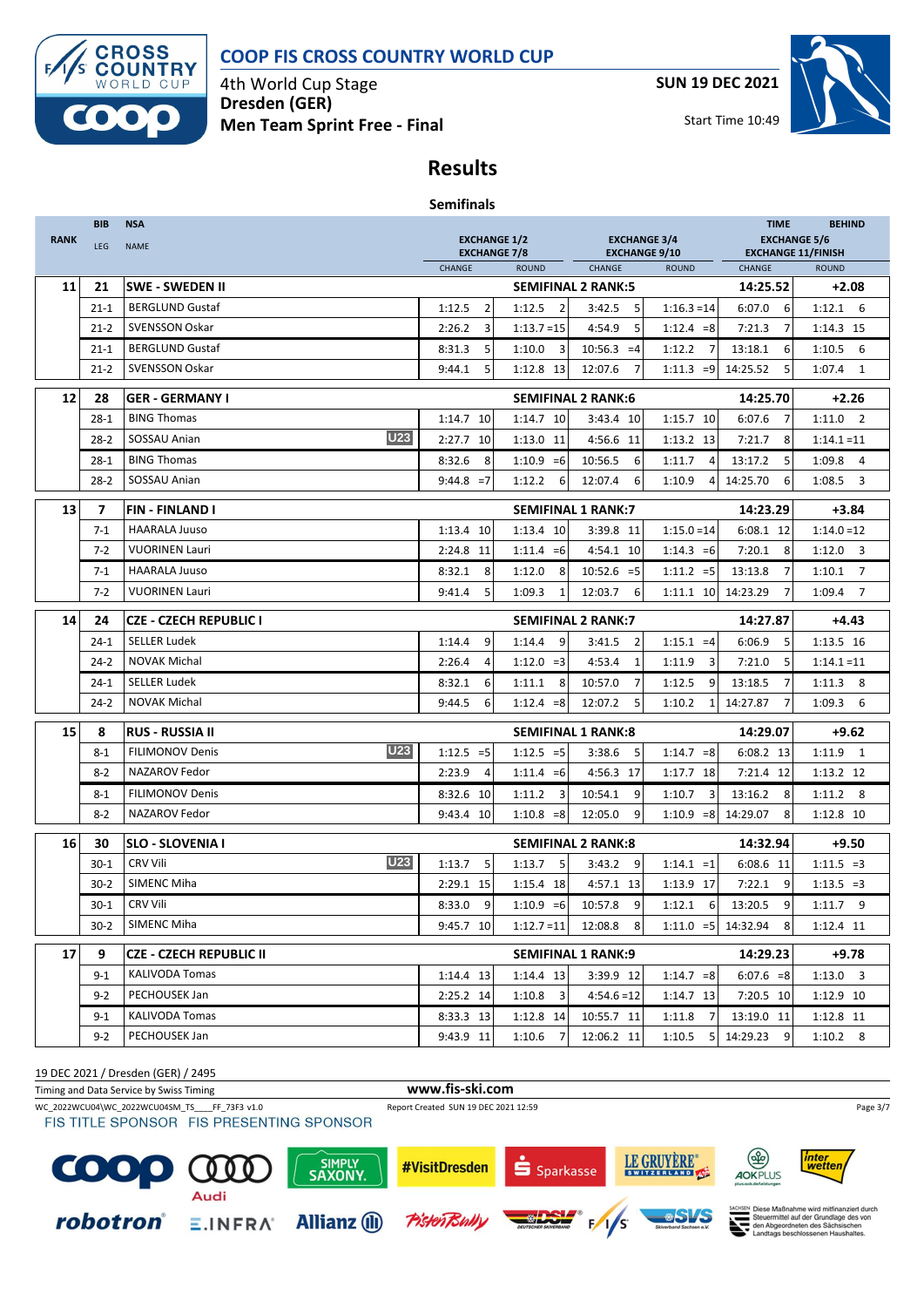

4th World Cup Stage **Dresden (GER) Men Team Sprint Free - Final** **SUN 19 DEC 2021**



Start Time 10:49

# **Results**

| <b>NAME</b><br><b>EXCHANGE 7/8</b><br><b>EXCHANGE 9/10</b><br><b>EXCHANGE 11/FINISH</b><br>CHANGE<br><b>ROUND</b><br>CHANGE<br><b>ROUND</b><br>CHANGE<br><b>ROUND</b><br>18<br>29<br><b>ITA - ITALY II</b><br><b>SEMIFINAL 2 RANK:9</b><br>14:34.09<br><b>HELLWEGER Michael</b><br>$1:14.1 = 7$<br>$1:14.1 = 7$<br>1:15.3<br>$\overline{7}$<br>$29-1$<br>3:42.1<br>$\overline{4}$<br>$6:07.7 = 8$<br><b>MOCELLINI Simone</b><br>$29 - 2$<br>2:26.8<br>6<br>$1:12.7 = 8$<br>4:54.5<br>$\overline{4}$<br>$1:12.4 = 8$<br>7:21.2<br>6<br><b>HELLWEGER Michael</b><br>8:32.5<br>7<br>1:11.3<br>9<br>10:57.5<br>8<br>1:12.7 12<br>13:20.1<br>8<br>1:10.8<br>$29-1$<br><b>MOCELLINI Simone</b><br>$9:44.8 = 7$<br>$\overline{7}$<br>9<br>$29-2$<br>1:12.3<br>12:09.3<br>9<br>$1:11.8=12$<br>14:34.09<br>19<br>10<br><b>AUT - AUSTRIA</b><br><b>SEMIFINAL 1 RANK:10</b><br>14:32.02<br><b>FOETTINGER Michael</b><br>1:10.8<br>$10 - 1$<br>1:10.8<br>$\mathbf{1}$<br>$\mathbf{1}$<br>3:38.2<br>$\overline{2}$<br>$1:15.3=16$<br>6:06.1<br>3<br>$\overline{2}$<br>1:12.8<br><b>MOSER Benjamin</b><br>1:12.1 15<br>4:52.2<br>1:14.0<br>7:18.9<br>$10-2$<br>2:22.9<br>$\mathbf{1}$<br>$\overline{4}$<br>$\overline{4}$<br><b>FOETTINGER Michael</b><br>6<br>13:16.7<br>8:31.3<br>$1:12.4 = 9$<br>10:54.6 10<br>1:12.4 12<br>9<br>$10 - 1$<br><b>MOSER Benjamin</b><br>$\overline{7}$<br>1:10.9 10<br>14:32.02 10<br>$10-2$<br>9:42.2<br>12:03.8<br>$\overline{7}$<br>1:09.2<br>$\mathbf{1}$<br>20<br>26<br>USA - UNITED STATES of AMERICA II<br><b>SEMIFINAL 2 RANK:10</b><br>14:34.40<br><b>U23</b><br><b>JAGER Luke</b><br>6<br>6<br>1:16.6 17<br>$26-1$<br>1:14.0<br>1:14.0<br>3:43.9 13<br>$6:07.7 = 8$<br>HANNEMAN Logan<br>9<br>$1:13.3 = 12$<br>4:56.2<br>9<br>$1:12.3 = 6$<br>$26 - 2$<br>2:27.3<br>7:22.4 11<br><b>JAGER Luke</b><br>8:33.8<br>10:59.1 12<br>$1:12.6=10$<br>13:22.8<br>$26 - 1$<br>10<br>1:11.4 10<br>10<br>HANNEMAN Logan<br>12:10.9 13<br>$26-2$<br>9:46.5 12<br>$1:12.7 = 11$<br>$1:11.8=12$<br>14:34.40<br>10<br>21<br>13<br><b>FIN-FINLAND II</b><br><b>SEMIFINAL 1 RANK:11</b><br>14:34.15<br><b>U23</b><br>$\overline{7}$<br><b>MOILANEN Niilo</b><br>$1:16.3$ 18<br>1:16.3 18<br>1:14.6<br>$13 - 1$<br>3:40.5 16<br>6:07.7 10<br><b>SUHONEN Verneri</b><br>2:25.9 15<br>1:09.6<br>3<br>$13-2$<br>$\mathbf{1}$<br>4:54.3 11<br>1:13.8<br>7:21.1 11<br><b>MOILANEN Niilo</b><br>10:56.9 12<br>13:19.4 12<br>$13 - 1$<br>8:32.8 11<br>$1:11.7 = 5$<br>$1:12.1 = 8$<br><b>SUHONEN Verneri</b><br>$13-2$<br>9:44.8 12<br>$1:12.0 = 14$<br>12:07.7 12<br>1:10.8<br>14:34.15 11<br>7<br>22<br>32<br><b>SEMIFINAL 2 RANK:11</b><br><b>BLR - BELARUS</b><br>14:37.72<br><b>U23</b><br>6<br>SHPUNTAU Yahor<br>1:15.1 11<br>1:15.2<br>$32 - 1$<br>1:15.1 11<br>3:44.4 16<br>6:10.5 14<br>VORANAU Aliaksandr<br>$32 - 2$<br>2:29.2 16<br>1:14.1 17<br>4:58.2 16<br>1:13.8 16<br>7:23.4 14<br>1:12.9<br>SHPUNTAU Yahor<br>10:58.6 11<br>1:11.3<br>3<br>13:23.9 12<br>$32 - 1$<br>8:35.8 13<br>1:12.4 13<br><b>VORANAU Aliaksandr</b><br>$32 - 2$<br>9:47.3 14<br>1:11.5<br>12:09.9 11<br>$1:11.3 = 9$<br>14:37.72 11<br>$\overline{4}$<br>23<br>11<br><b>ESP - SPAIN</b><br><b>SEMIFINAL 1 RANK:12</b><br>14:35.99<br>$1:14.7 = 8$<br>IZQUIERDO-BERNIER Ricardo<br>1:13.7 11<br>1:13.7 11<br>$3:39.3 = 8$<br>6:06.9<br>5<br>$11 - 1$ |        |                        |             |            |            |               |             | <b>EXCHANGE 5/6</b>      |
|-----------------------------------------------------------------------------------------------------------------------------------------------------------------------------------------------------------------------------------------------------------------------------------------------------------------------------------------------------------------------------------------------------------------------------------------------------------------------------------------------------------------------------------------------------------------------------------------------------------------------------------------------------------------------------------------------------------------------------------------------------------------------------------------------------------------------------------------------------------------------------------------------------------------------------------------------------------------------------------------------------------------------------------------------------------------------------------------------------------------------------------------------------------------------------------------------------------------------------------------------------------------------------------------------------------------------------------------------------------------------------------------------------------------------------------------------------------------------------------------------------------------------------------------------------------------------------------------------------------------------------------------------------------------------------------------------------------------------------------------------------------------------------------------------------------------------------------------------------------------------------------------------------------------------------------------------------------------------------------------------------------------------------------------------------------------------------------------------------------------------------------------------------------------------------------------------------------------------------------------------------------------------------------------------------------------------------------------------------------------------------------------------------------------------------------------------------------------------------------------------------------------------------------------------------------------------------------------------------------------------------------------------------------------------------------------------------------------------------------------------------------------------------------------------------------------------------------------------------------------------------------------------------------------------------------------------------------------------------------------------------------------------------------------------------------------------------------------------------------------------------------------------------------------------------------------------------------------------------------------------------------------------------------------------------------------------------------------------|--------|------------------------|-------------|------------|------------|---------------|-------------|--------------------------|
|                                                                                                                                                                                                                                                                                                                                                                                                                                                                                                                                                                                                                                                                                                                                                                                                                                                                                                                                                                                                                                                                                                                                                                                                                                                                                                                                                                                                                                                                                                                                                                                                                                                                                                                                                                                                                                                                                                                                                                                                                                                                                                                                                                                                                                                                                                                                                                                                                                                                                                                                                                                                                                                                                                                                                                                                                                                                                                                                                                                                                                                                                                                                                                                                                                                                                                                                               |        |                        |             |            |            |               |             |                          |
|                                                                                                                                                                                                                                                                                                                                                                                                                                                                                                                                                                                                                                                                                                                                                                                                                                                                                                                                                                                                                                                                                                                                                                                                                                                                                                                                                                                                                                                                                                                                                                                                                                                                                                                                                                                                                                                                                                                                                                                                                                                                                                                                                                                                                                                                                                                                                                                                                                                                                                                                                                                                                                                                                                                                                                                                                                                                                                                                                                                                                                                                                                                                                                                                                                                                                                                                               |        |                        |             |            |            |               |             | $+10.65$                 |
|                                                                                                                                                                                                                                                                                                                                                                                                                                                                                                                                                                                                                                                                                                                                                                                                                                                                                                                                                                                                                                                                                                                                                                                                                                                                                                                                                                                                                                                                                                                                                                                                                                                                                                                                                                                                                                                                                                                                                                                                                                                                                                                                                                                                                                                                                                                                                                                                                                                                                                                                                                                                                                                                                                                                                                                                                                                                                                                                                                                                                                                                                                                                                                                                                                                                                                                                               |        |                        |             |            |            |               |             | $1:13.2 = 13$            |
|                                                                                                                                                                                                                                                                                                                                                                                                                                                                                                                                                                                                                                                                                                                                                                                                                                                                                                                                                                                                                                                                                                                                                                                                                                                                                                                                                                                                                                                                                                                                                                                                                                                                                                                                                                                                                                                                                                                                                                                                                                                                                                                                                                                                                                                                                                                                                                                                                                                                                                                                                                                                                                                                                                                                                                                                                                                                                                                                                                                                                                                                                                                                                                                                                                                                                                                                               |        |                        |             |            |            |               |             | $1:13.5 = 3$             |
|                                                                                                                                                                                                                                                                                                                                                                                                                                                                                                                                                                                                                                                                                                                                                                                                                                                                                                                                                                                                                                                                                                                                                                                                                                                                                                                                                                                                                                                                                                                                                                                                                                                                                                                                                                                                                                                                                                                                                                                                                                                                                                                                                                                                                                                                                                                                                                                                                                                                                                                                                                                                                                                                                                                                                                                                                                                                                                                                                                                                                                                                                                                                                                                                                                                                                                                                               |        |                        |             |            |            |               |             | $\overline{7}$           |
|                                                                                                                                                                                                                                                                                                                                                                                                                                                                                                                                                                                                                                                                                                                                                                                                                                                                                                                                                                                                                                                                                                                                                                                                                                                                                                                                                                                                                                                                                                                                                                                                                                                                                                                                                                                                                                                                                                                                                                                                                                                                                                                                                                                                                                                                                                                                                                                                                                                                                                                                                                                                                                                                                                                                                                                                                                                                                                                                                                                                                                                                                                                                                                                                                                                                                                                                               |        |                        |             |            |            |               |             | 1:13.9 13                |
|                                                                                                                                                                                                                                                                                                                                                                                                                                                                                                                                                                                                                                                                                                                                                                                                                                                                                                                                                                                                                                                                                                                                                                                                                                                                                                                                                                                                                                                                                                                                                                                                                                                                                                                                                                                                                                                                                                                                                                                                                                                                                                                                                                                                                                                                                                                                                                                                                                                                                                                                                                                                                                                                                                                                                                                                                                                                                                                                                                                                                                                                                                                                                                                                                                                                                                                                               |        |                        |             |            |            |               |             | $+12.57$                 |
|                                                                                                                                                                                                                                                                                                                                                                                                                                                                                                                                                                                                                                                                                                                                                                                                                                                                                                                                                                                                                                                                                                                                                                                                                                                                                                                                                                                                                                                                                                                                                                                                                                                                                                                                                                                                                                                                                                                                                                                                                                                                                                                                                                                                                                                                                                                                                                                                                                                                                                                                                                                                                                                                                                                                                                                                                                                                                                                                                                                                                                                                                                                                                                                                                                                                                                                                               |        |                        |             |            |            |               |             | $1:13.9$ 11              |
|                                                                                                                                                                                                                                                                                                                                                                                                                                                                                                                                                                                                                                                                                                                                                                                                                                                                                                                                                                                                                                                                                                                                                                                                                                                                                                                                                                                                                                                                                                                                                                                                                                                                                                                                                                                                                                                                                                                                                                                                                                                                                                                                                                                                                                                                                                                                                                                                                                                                                                                                                                                                                                                                                                                                                                                                                                                                                                                                                                                                                                                                                                                                                                                                                                                                                                                                               |        |                        |             |            |            |               |             | - 9                      |
|                                                                                                                                                                                                                                                                                                                                                                                                                                                                                                                                                                                                                                                                                                                                                                                                                                                                                                                                                                                                                                                                                                                                                                                                                                                                                                                                                                                                                                                                                                                                                                                                                                                                                                                                                                                                                                                                                                                                                                                                                                                                                                                                                                                                                                                                                                                                                                                                                                                                                                                                                                                                                                                                                                                                                                                                                                                                                                                                                                                                                                                                                                                                                                                                                                                                                                                                               |        |                        |             |            |            |               |             | 1:12.9 12                |
|                                                                                                                                                                                                                                                                                                                                                                                                                                                                                                                                                                                                                                                                                                                                                                                                                                                                                                                                                                                                                                                                                                                                                                                                                                                                                                                                                                                                                                                                                                                                                                                                                                                                                                                                                                                                                                                                                                                                                                                                                                                                                                                                                                                                                                                                                                                                                                                                                                                                                                                                                                                                                                                                                                                                                                                                                                                                                                                                                                                                                                                                                                                                                                                                                                                                                                                                               |        |                        |             |            |            |               |             | 1:15.3 13                |
|                                                                                                                                                                                                                                                                                                                                                                                                                                                                                                                                                                                                                                                                                                                                                                                                                                                                                                                                                                                                                                                                                                                                                                                                                                                                                                                                                                                                                                                                                                                                                                                                                                                                                                                                                                                                                                                                                                                                                                                                                                                                                                                                                                                                                                                                                                                                                                                                                                                                                                                                                                                                                                                                                                                                                                                                                                                                                                                                                                                                                                                                                                                                                                                                                                                                                                                                               |        |                        |             |            |            |               |             | +10.96                   |
|                                                                                                                                                                                                                                                                                                                                                                                                                                                                                                                                                                                                                                                                                                                                                                                                                                                                                                                                                                                                                                                                                                                                                                                                                                                                                                                                                                                                                                                                                                                                                                                                                                                                                                                                                                                                                                                                                                                                                                                                                                                                                                                                                                                                                                                                                                                                                                                                                                                                                                                                                                                                                                                                                                                                                                                                                                                                                                                                                                                                                                                                                                                                                                                                                                                                                                                                               |        |                        |             |            |            |               |             | $1:11.5 = 3$             |
|                                                                                                                                                                                                                                                                                                                                                                                                                                                                                                                                                                                                                                                                                                                                                                                                                                                                                                                                                                                                                                                                                                                                                                                                                                                                                                                                                                                                                                                                                                                                                                                                                                                                                                                                                                                                                                                                                                                                                                                                                                                                                                                                                                                                                                                                                                                                                                                                                                                                                                                                                                                                                                                                                                                                                                                                                                                                                                                                                                                                                                                                                                                                                                                                                                                                                                                                               |        |                        |             |            |            |               |             | 1:14.7 17                |
|                                                                                                                                                                                                                                                                                                                                                                                                                                                                                                                                                                                                                                                                                                                                                                                                                                                                                                                                                                                                                                                                                                                                                                                                                                                                                                                                                                                                                                                                                                                                                                                                                                                                                                                                                                                                                                                                                                                                                                                                                                                                                                                                                                                                                                                                                                                                                                                                                                                                                                                                                                                                                                                                                                                                                                                                                                                                                                                                                                                                                                                                                                                                                                                                                                                                                                                                               |        |                        |             |            |            |               |             | 1:11.9 10                |
|                                                                                                                                                                                                                                                                                                                                                                                                                                                                                                                                                                                                                                                                                                                                                                                                                                                                                                                                                                                                                                                                                                                                                                                                                                                                                                                                                                                                                                                                                                                                                                                                                                                                                                                                                                                                                                                                                                                                                                                                                                                                                                                                                                                                                                                                                                                                                                                                                                                                                                                                                                                                                                                                                                                                                                                                                                                                                                                                                                                                                                                                                                                                                                                                                                                                                                                                               |        |                        |             |            |            |               |             | 1:11.6 10                |
|                                                                                                                                                                                                                                                                                                                                                                                                                                                                                                                                                                                                                                                                                                                                                                                                                                                                                                                                                                                                                                                                                                                                                                                                                                                                                                                                                                                                                                                                                                                                                                                                                                                                                                                                                                                                                                                                                                                                                                                                                                                                                                                                                                                                                                                                                                                                                                                                                                                                                                                                                                                                                                                                                                                                                                                                                                                                                                                                                                                                                                                                                                                                                                                                                                                                                                                                               |        |                        |             |            |            |               |             | $+14.70$                 |
|                                                                                                                                                                                                                                                                                                                                                                                                                                                                                                                                                                                                                                                                                                                                                                                                                                                                                                                                                                                                                                                                                                                                                                                                                                                                                                                                                                                                                                                                                                                                                                                                                                                                                                                                                                                                                                                                                                                                                                                                                                                                                                                                                                                                                                                                                                                                                                                                                                                                                                                                                                                                                                                                                                                                                                                                                                                                                                                                                                                                                                                                                                                                                                                                                                                                                                                                               |        |                        |             |            |            |               |             | $1:13.4$ 7               |
|                                                                                                                                                                                                                                                                                                                                                                                                                                                                                                                                                                                                                                                                                                                                                                                                                                                                                                                                                                                                                                                                                                                                                                                                                                                                                                                                                                                                                                                                                                                                                                                                                                                                                                                                                                                                                                                                                                                                                                                                                                                                                                                                                                                                                                                                                                                                                                                                                                                                                                                                                                                                                                                                                                                                                                                                                                                                                                                                                                                                                                                                                                                                                                                                                                                                                                                                               |        |                        |             |            |            |               |             | 1:13.4 13                |
|                                                                                                                                                                                                                                                                                                                                                                                                                                                                                                                                                                                                                                                                                                                                                                                                                                                                                                                                                                                                                                                                                                                                                                                                                                                                                                                                                                                                                                                                                                                                                                                                                                                                                                                                                                                                                                                                                                                                                                                                                                                                                                                                                                                                                                                                                                                                                                                                                                                                                                                                                                                                                                                                                                                                                                                                                                                                                                                                                                                                                                                                                                                                                                                                                                                                                                                                               |        |                        |             |            |            |               |             | 1:11.7 10                |
|                                                                                                                                                                                                                                                                                                                                                                                                                                                                                                                                                                                                                                                                                                                                                                                                                                                                                                                                                                                                                                                                                                                                                                                                                                                                                                                                                                                                                                                                                                                                                                                                                                                                                                                                                                                                                                                                                                                                                                                                                                                                                                                                                                                                                                                                                                                                                                                                                                                                                                                                                                                                                                                                                                                                                                                                                                                                                                                                                                                                                                                                                                                                                                                                                                                                                                                                               |        |                        |             |            |            |               |             | 1:14.7 11                |
|                                                                                                                                                                                                                                                                                                                                                                                                                                                                                                                                                                                                                                                                                                                                                                                                                                                                                                                                                                                                                                                                                                                                                                                                                                                                                                                                                                                                                                                                                                                                                                                                                                                                                                                                                                                                                                                                                                                                                                                                                                                                                                                                                                                                                                                                                                                                                                                                                                                                                                                                                                                                                                                                                                                                                                                                                                                                                                                                                                                                                                                                                                                                                                                                                                                                                                                                               |        |                        |             |            |            |               |             | $+14.28$                 |
|                                                                                                                                                                                                                                                                                                                                                                                                                                                                                                                                                                                                                                                                                                                                                                                                                                                                                                                                                                                                                                                                                                                                                                                                                                                                                                                                                                                                                                                                                                                                                                                                                                                                                                                                                                                                                                                                                                                                                                                                                                                                                                                                                                                                                                                                                                                                                                                                                                                                                                                                                                                                                                                                                                                                                                                                                                                                                                                                                                                                                                                                                                                                                                                                                                                                                                                                               |        |                        |             |            |            |               |             | $1:12.3$ 7               |
|                                                                                                                                                                                                                                                                                                                                                                                                                                                                                                                                                                                                                                                                                                                                                                                                                                                                                                                                                                                                                                                                                                                                                                                                                                                                                                                                                                                                                                                                                                                                                                                                                                                                                                                                                                                                                                                                                                                                                                                                                                                                                                                                                                                                                                                                                                                                                                                                                                                                                                                                                                                                                                                                                                                                                                                                                                                                                                                                                                                                                                                                                                                                                                                                                                                                                                                                               |        |                        |             |            |            |               |             | $\overline{\phantom{0}}$ |
|                                                                                                                                                                                                                                                                                                                                                                                                                                                                                                                                                                                                                                                                                                                                                                                                                                                                                                                                                                                                                                                                                                                                                                                                                                                                                                                                                                                                                                                                                                                                                                                                                                                                                                                                                                                                                                                                                                                                                                                                                                                                                                                                                                                                                                                                                                                                                                                                                                                                                                                                                                                                                                                                                                                                                                                                                                                                                                                                                                                                                                                                                                                                                                                                                                                                                                                                               |        |                        |             |            |            |               |             | 1:14.0 14                |
|                                                                                                                                                                                                                                                                                                                                                                                                                                                                                                                                                                                                                                                                                                                                                                                                                                                                                                                                                                                                                                                                                                                                                                                                                                                                                                                                                                                                                                                                                                                                                                                                                                                                                                                                                                                                                                                                                                                                                                                                                                                                                                                                                                                                                                                                                                                                                                                                                                                                                                                                                                                                                                                                                                                                                                                                                                                                                                                                                                                                                                                                                                                                                                                                                                                                                                                                               |        |                        |             |            |            |               |             | 1:13.8 12                |
|                                                                                                                                                                                                                                                                                                                                                                                                                                                                                                                                                                                                                                                                                                                                                                                                                                                                                                                                                                                                                                                                                                                                                                                                                                                                                                                                                                                                                                                                                                                                                                                                                                                                                                                                                                                                                                                                                                                                                                                                                                                                                                                                                                                                                                                                                                                                                                                                                                                                                                                                                                                                                                                                                                                                                                                                                                                                                                                                                                                                                                                                                                                                                                                                                                                                                                                                               |        |                        |             |            |            |               |             | $+16.54$                 |
|                                                                                                                                                                                                                                                                                                                                                                                                                                                                                                                                                                                                                                                                                                                                                                                                                                                                                                                                                                                                                                                                                                                                                                                                                                                                                                                                                                                                                                                                                                                                                                                                                                                                                                                                                                                                                                                                                                                                                                                                                                                                                                                                                                                                                                                                                                                                                                                                                                                                                                                                                                                                                                                                                                                                                                                                                                                                                                                                                                                                                                                                                                                                                                                                                                                                                                                                               |        |                        |             |            |            |               |             | $1:13.3 = 5$             |
| <b>U23</b><br>PUEYO Jaume<br>$2:24.6 = 9$<br>1:10.9<br>$\overline{4}$<br>$4:53.6 = 7$<br>7:19.4<br>5<br>$11-2$<br>$1:14.3 = 6$                                                                                                                                                                                                                                                                                                                                                                                                                                                                                                                                                                                                                                                                                                                                                                                                                                                                                                                                                                                                                                                                                                                                                                                                                                                                                                                                                                                                                                                                                                                                                                                                                                                                                                                                                                                                                                                                                                                                                                                                                                                                                                                                                                                                                                                                                                                                                                                                                                                                                                                                                                                                                                                                                                                                                                                                                                                                                                                                                                                                                                                                                                                                                                                                                |        |                        |             |            |            |               |             | $1:12.5$ 6               |
| IZQUIERDO-BERNIER Ricardo<br>$1:12.6 = 13$<br>8:33.0 12<br>1:13.6 17<br>10:57.5 13<br>13:24.0 13<br>$11 - 1$                                                                                                                                                                                                                                                                                                                                                                                                                                                                                                                                                                                                                                                                                                                                                                                                                                                                                                                                                                                                                                                                                                                                                                                                                                                                                                                                                                                                                                                                                                                                                                                                                                                                                                                                                                                                                                                                                                                                                                                                                                                                                                                                                                                                                                                                                                                                                                                                                                                                                                                                                                                                                                                                                                                                                                                                                                                                                                                                                                                                                                                                                                                                                                                                                                  |        |                        |             |            |            |               |             | 1:14.0 13                |
| PUEYO Jaume<br>1:12.5 13 14:35.99 12<br>$11-2$<br>9:44.9 13<br>1:11.9 13<br>12:10.0 13                                                                                                                                                                                                                                                                                                                                                                                                                                                                                                                                                                                                                                                                                                                                                                                                                                                                                                                                                                                                                                                                                                                                                                                                                                                                                                                                                                                                                                                                                                                                                                                                                                                                                                                                                                                                                                                                                                                                                                                                                                                                                                                                                                                                                                                                                                                                                                                                                                                                                                                                                                                                                                                                                                                                                                                                                                                                                                                                                                                                                                                                                                                                                                                                                                                        |        |                        |             |            |            |               |             | $1:11.9$ 9               |
| 24<br>27<br><b>SEMIFINAL 2 RANK:12</b><br>14:38.35<br><b>CAN - CANADA</b>                                                                                                                                                                                                                                                                                                                                                                                                                                                                                                                                                                                                                                                                                                                                                                                                                                                                                                                                                                                                                                                                                                                                                                                                                                                                                                                                                                                                                                                                                                                                                                                                                                                                                                                                                                                                                                                                                                                                                                                                                                                                                                                                                                                                                                                                                                                                                                                                                                                                                                                                                                                                                                                                                                                                                                                                                                                                                                                                                                                                                                                                                                                                                                                                                                                                     |        |                        |             |            |            |               |             | $+14.91$                 |
| <b>KENNEDY Russell</b><br>1:18.6 17<br>$27-1$<br>1:18.6 17<br>3:43.7 12<br>1:15.8 11<br>6:08.4 10                                                                                                                                                                                                                                                                                                                                                                                                                                                                                                                                                                                                                                                                                                                                                                                                                                                                                                                                                                                                                                                                                                                                                                                                                                                                                                                                                                                                                                                                                                                                                                                                                                                                                                                                                                                                                                                                                                                                                                                                                                                                                                                                                                                                                                                                                                                                                                                                                                                                                                                                                                                                                                                                                                                                                                                                                                                                                                                                                                                                                                                                                                                                                                                                                                             |        |                        |             |            |            |               |             | 1:13.0 12                |
| RITCHIE Graham<br>$1:09.3$ 1<br>4:55.4 8<br>$27-2$<br>2:27.9 11<br>$1:11.7 = 1$<br>7:22.2 10                                                                                                                                                                                                                                                                                                                                                                                                                                                                                                                                                                                                                                                                                                                                                                                                                                                                                                                                                                                                                                                                                                                                                                                                                                                                                                                                                                                                                                                                                                                                                                                                                                                                                                                                                                                                                                                                                                                                                                                                                                                                                                                                                                                                                                                                                                                                                                                                                                                                                                                                                                                                                                                                                                                                                                                                                                                                                                                                                                                                                                                                                                                                                                                                                                                  |        |                        |             |            |            |               |             | $1:13.8 = 7$             |
|                                                                                                                                                                                                                                                                                                                                                                                                                                                                                                                                                                                                                                                                                                                                                                                                                                                                                                                                                                                                                                                                                                                                                                                                                                                                                                                                                                                                                                                                                                                                                                                                                                                                                                                                                                                                                                                                                                                                                                                                                                                                                                                                                                                                                                                                                                                                                                                                                                                                                                                                                                                                                                                                                                                                                                                                                                                                                                                                                                                                                                                                                                                                                                                                                                                                                                                                               | $27-1$ | <b>KENNEDY Russell</b> | 8:34.1 11   | 1:11.9 11  | 10:58.2 10 | $1:13.1 = 13$ | 13:23.3 11  | $1:13.7=12$              |
|                                                                                                                                                                                                                                                                                                                                                                                                                                                                                                                                                                                                                                                                                                                                                                                                                                                                                                                                                                                                                                                                                                                                                                                                                                                                                                                                                                                                                                                                                                                                                                                                                                                                                                                                                                                                                                                                                                                                                                                                                                                                                                                                                                                                                                                                                                                                                                                                                                                                                                                                                                                                                                                                                                                                                                                                                                                                                                                                                                                                                                                                                                                                                                                                                                                                                                                                               | $27-2$ | RITCHIE Graham         | 9:45.1<br>9 | $1:11.0$ 2 | 12:09.6 10 | 1:11.4 11     | 14:38.35 12 | 1:15.0 15                |

19 DEC 2021 / Dresden (GER) / 2495 Timing and Data Service by Swiss Timing **www.fis-ski.com** WC\_2022WCU04\WC\_2022WCU04SM\_TS\_\_\_\_FF\_73F3 v1.0 Report Created SUN 19 DEC 2021 12:59 Page 4/7 Page 4/7 Page 4/7<br>FIS TITLE SPONSOR FIS PRESENTING SPONSOR LE GRUYÈRE\* த inter<br>wetter SIMPLY<br>SAXONY #VisitDresden C Sparkasse  $0<sub>0</sub>$  $\bf{0}$ AOKPLUS Audi SEN Diese Maßnahme wird mitfinanziert durch<br>Steuermittel auf der Grundlage des von<br>den Abgeordneten des Sächsischen<br>Landtags beschlossenen Haushaltes. robotron® **Allianz** (II) **Pistent**  $E.INFRA$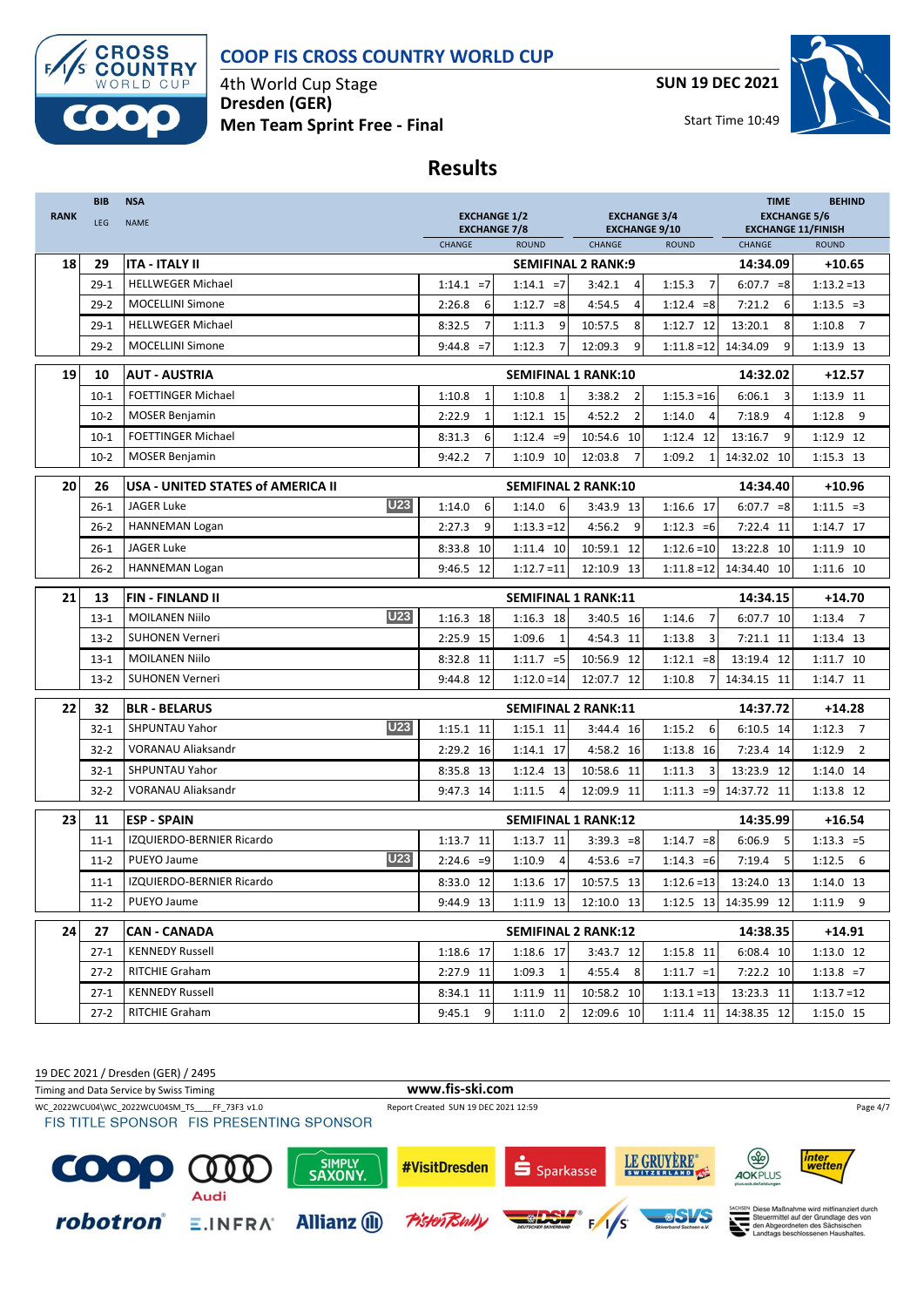

4th World Cup Stage **Dresden (GER) Men Team Sprint Free - Final** **SUN 19 DEC 2021**



**Results**

| <b>RANK</b> | <b>BIB</b><br>LEG | <b>NSA</b><br><b>NAME</b>              | <b>EXCHANGE 1/2</b>           |                            | <b>EXCHANGE 3/4</b>            |                          | <b>TIME</b><br><b>EXCHANGE 5/6</b>        | <b>BEHIND</b> |
|-------------|-------------------|----------------------------------------|-------------------------------|----------------------------|--------------------------------|--------------------------|-------------------------------------------|---------------|
|             |                   |                                        | <b>EXCHANGE 7/8</b><br>CHANGE | <b>ROUND</b>               | <b>EXCHANGE 9/10</b><br>CHANGE | <b>ROUND</b>             | <b>EXCHANGE 11/FINISH</b><br><b>ROUND</b> |               |
| 25          | 12                | <b>POL - POLAND</b>                    |                               | <b>SEMIFINAL 1 RANK:13</b> |                                |                          | 14:36.52                                  | +17.07        |
|             | $12 - 1$          | STAREGA Maciej                         | $1:14.1$ 12                   | 1:14.1 12                  | 3:40.1 13                      | $1:15.0 = 14$            | 6:07.3<br>$\overline{7}$                  | $1:13.6$ 8    |
|             | $12 - 2$          | <b>BURY Kamil</b>                      | $2:25.1 = 12$                 | 5<br>1:11.0                | 4:53.7<br>9                    | 1:13.6<br>$\overline{2}$ | 7:19.9<br>6                               | 1:12.6<br>7   |
|             | $12 - 1$          | <b>STAREGA Maciej</b>                  | 8:31.2<br>5                   | 1:11.3<br>$\overline{4}$   | 10:53.6<br>8                   | 1:10.4<br>$\overline{2}$ | 13:17.1 10                                | 1:11.3<br>9   |
|             | $12 - 2$          | <b>BURY Kamil</b>                      | 9:43.2<br>9                   | $1:12.0 = 14$              | 12:05.8 10                     | 1:12.2 12                | 14:36.52 13                               | 1:19.4 17     |
| 26          | 33                | <b>AUS - AUSTRALIA</b>                 |                               | <b>SEMIFINAL 2 RANK:13</b> |                                |                          | 14:39.19                                  | $+15.75$      |
|             | $33 - 1$          | <b>BELLINGHAM Phillip</b>              | $1:15.8 = 13$                 | $1:15.8 = 13$              | 3:43.6 11                      | $1:15.1 = 4$             | 6:10.0 13                                 | 1:12.7 10     |
|             | $33-2$            | de CAMPO Seve                          | $2:28.5=13$                   | $1:12.7 = 8$               | 4:57.3 14                      | 1:13.7 15                | 7:23.9 15                                 | $1:13.9$ 9    |
|             | $33 - 1$          | <b>BELLINGHAM Phillip</b>              | 8:36.8 15                     | 1:12.9 15                  | 11:00.0 14                     | $1:11.2 = 1$             | 13:24.8 14                                | 1:12.5 11     |
|             | $33-2$            | de CAMPO Seve                          | 9:48.8 15                     | 1:12.0<br>5                | 12:12.3 14                     | 1:12.3 14                | 14:39.19 13                               | 1:14.3 14     |
| 27          | 35                | <b>GER - GERMANY II</b>                |                               | <b>SEMIFINAL 2 RANK:14</b> |                                |                          | 14:39.89                                  | $+16.45$      |
|             | $35 - 1$          | <b>U23</b><br><b>KASTNER Marius</b>    | 1:15.2 12                     | 1:15.2 12                  | $3:42.8 = 6$                   | $1:15.6 = 8$             | 6:09.1 12                                 | 1:12.8 11     |
|             | $35 - 2$          | U23<br>STOELBEN Jan                    | 2:27.2<br>8                   | $1:12.0 = 3$               | 4:56.3 10                      | 1:13.5 14                | 7:22.8 12                                 | $1:13.7$ 6    |
|             | $35 - 1$          | <b>KASTNER Marius</b>                  | 8:34.9<br>12                  | 1:12.1 12                  | 10:59.3 13                     | 1:13.5 15                | 13:24.1 13                                | $1:13.7=12$   |
|             | $35 - 2$          | STOELBEN Jan                           | 9:45.8 11                     | 1:10.9<br>$\overline{1}$   | 12:10.4 12                     | 1:11.1<br>7              | 14:39.89 14                               | 1:15.7 17     |
| 28          | 16                | <b>EST - ESTONIA I</b>                 |                               | <b>SEMIFINAL 1 RANK:14</b> |                                |                          | 14:41.83                                  | $+22.38$      |
|             | $16-1$            | <b>KOLL Kristjan</b>                   | $1:14.6 = 14$                 | $1:14.6 = 14$              | 3:40.4 15                      | $1:15.3=16$              | 6:09.8 17                                 | 1:15.2 18     |
|             | $16 - 2$          | <b>KILP Marko</b>                      | $2:25.1 = 12$                 | 1:10.5<br>$\overline{2}$   | $4:54.6 = 12$                  | 5<br>1:14.2              | 7:22.0 14                                 | $1:12.2 = 4$  |
|             | $16-1$            | <b>KOLL Kristjan</b>                   | 8:33.7 14                     | $1:11.7 = 5$               | 10:58.1 14                     | $1:12.6 = 13$            | 13:25.3 14                                | 1:14.4 14     |
|             | $16-2$            | <b>KILP Marko</b>                      | 9:45.5 14                     | 1:11.8 12                  | 12:10.9 14                     | 1:12.8 14                | 14:41.83 14                               | 1:16.5 15     |
| 29          | 31                | <b>UKR - UKRAINE I</b>                 |                               | <b>SEMIFINAL 2 RANK:15</b> |                                |                          | 14:43.51                                  | $+20.07$      |
|             | $31 - 1$          | KRASOVSKYI Oleksii                     | 1:16.2 15                     | 1:16.2 15                  | 3:44.8 17                      | $1:16.3 = 14$            | 6:10.8 15                                 | $1:13.2 = 13$ |
|             | $31 - 2$          | PEREKHODA Ruslan                       | $2:28.5=13$                   | 1:12.3<br>6                | 4:57.6 15                      | 1:12.8 12                | 7:23.1 13                                 | $1:12.3$ 1    |
|             | $31 - 1$          | KRASOVSKYI Oleksii                     | 8:36.1 14                     | 1:13.0 16                  | 11:03.7 15                     | 1:16.5 16                | 13:33.0 16                                | 1:14.7 16     |
|             | $31-2$            | PEREKHODA Ruslan                       | 9:47.2 13                     | $1:11.1$ 3                 | $12:18.3 = 15$                 | $1:14.6$ 16              | 14:43.51 15                               | $1:10.5$ 8    |
| 30          | 14                | <b>EST - ESTONIA II</b>                |                               | <b>SEMIFINAL 1 RANK:15</b> |                                |                          | 14:51.80                                  | $+32.35$      |
|             | $14-1$            | <b>U23</b><br>DREMLJUGA Karl Sebastian | $1:12.0 = 3$                  | $1:12.0 = 3$               | 3:40.2 14                      | 1:15.9 18                | 6:08.9 15                                 | $1:14.1 = 14$ |
|             | $14-2$            | <b>U23</b><br><b>HIMMA Martin</b>      | 2:24.3<br>$\overline{7}$      | $1:12.3=16$                | 4:54.8 14                      | $1:14.6 = 11$            | 7:22.5 15                                 | 1:13.6 14     |
|             | $14 - 1$          | DREMLJUGA Karl Sebastian               | 8:35.7 15                     | 1:13.2 15                  | 11:03.8 15                     | $1:16.7=16$              | 13:36.9 15                                | 1:19.1 18     |
|             | $14-2$            | <b>HIMMA Martin</b>                    | 9:47.1 15                     | $1:11.4$ 11                | 12:17.8 15                     | 1:14.0 15                | 14:51.80 15                               | 1:14.9 12     |
| 31          | 23                | <b>KAZ - KAZAKHSTAN</b>                |                               | <b>SEMIFINAL 2 RANK:16</b> |                                |                          | 14:47.73                                  | $+24.29$      |
|             | $23-1$            | <b>VELICHKO Yevgeniy</b>               | 1:16.7 16                     | 1:16.7 16                  | 3:44.1 14                      | $1:14.1 = 1$             | 6:11.8 16                                 | $1:13.2=13$   |
|             | $23-2$            | PUKHKALO Vitaliy                       | 2:30.0 17                     | $1:13.3 = 12$              | 4:58.6 17                      | 1:14.5 18                | 7:25.6 16                                 | $1:13.8 = 7$  |
|             | $23 - 1$          | <b>VELICHKO Yevgeniy</b>               | 8:38.3 16                     | 1:12.7 14                  | 11:03.8 16                     | $1:13.1 = 13$            | 13:32.5 15                                | 1:14.2 15     |
|             | $23-2$            | PUKHKALO Vitaliy                       | 9:50.7 16                     | $1:12.4 = 8$               | $12:18.3 = 15$                 | 1:14.5 15                | 14:47.73 16                               | 1:15.2 16     |

19 DEC 2021 / Dresden (GER) / 2495

Timing and Data Service by Swiss Timing **www.fis-ski.com**

WC\_2022WCU04\WC\_2022WCU04SM\_TS\_\_\_\_FF\_73F3 v1.0 Report Created SUN 19 DEC 2021 12:59 Page 5/7 Page 5/7 Page 5/7<br>FIS TITLE SPONSOR FIS PRESENTING SPONSOR

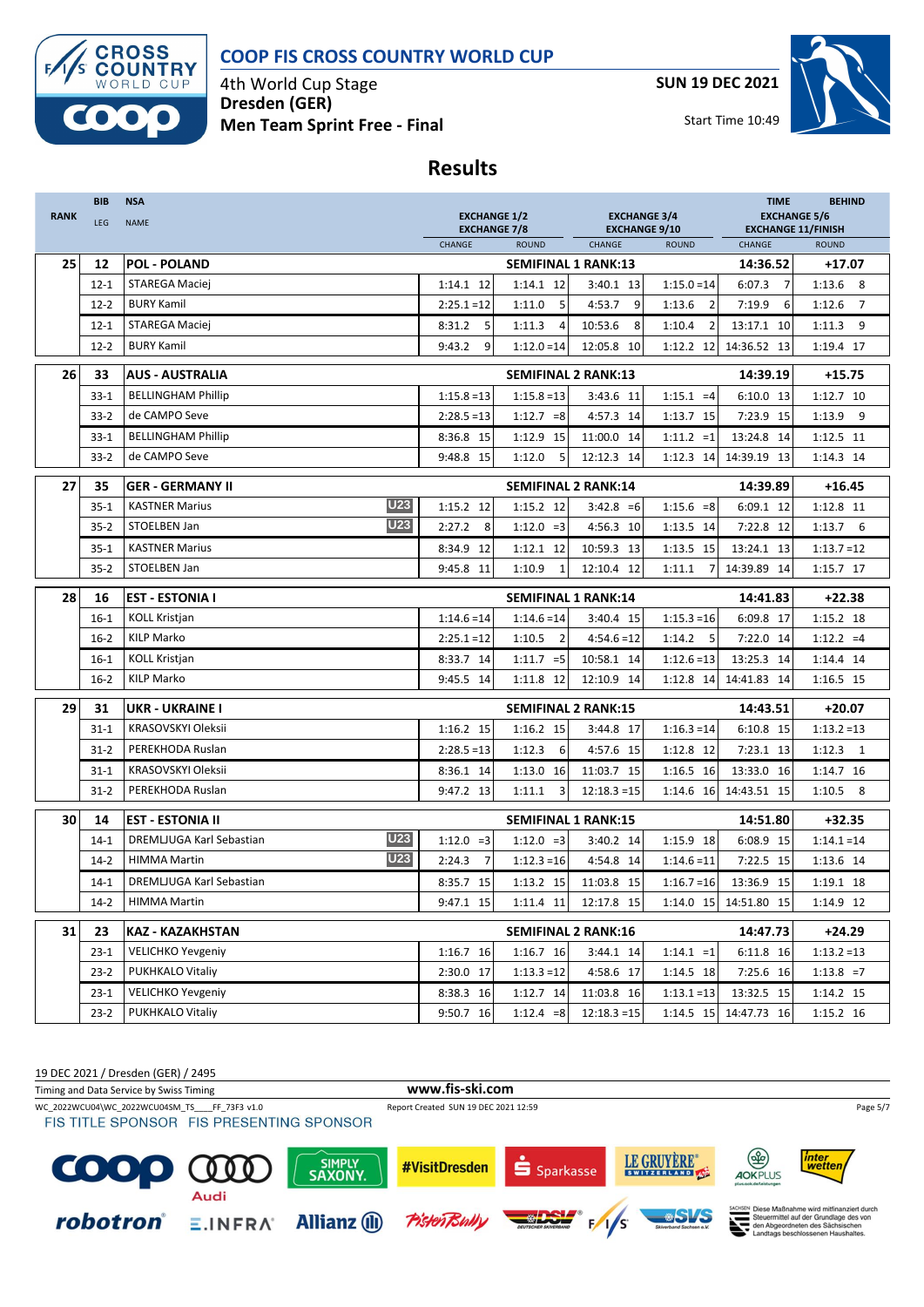

4th World Cup Stage **Dresden (GER) Men Team Sprint Free - Final** **SUN 19 DEC 2021**



**Results**

|             | <b>BIB</b> | <b>NSA</b>                           |                                            |                            |                                             |                          | <b>TIME</b>                                      | <b>BEHIND</b> |
|-------------|------------|--------------------------------------|--------------------------------------------|----------------------------|---------------------------------------------|--------------------------|--------------------------------------------------|---------------|
| <b>RANK</b> | <b>LEG</b> | <b>NAME</b>                          | <b>EXCHANGE 1/2</b><br><b>EXCHANGE 7/8</b> |                            | <b>EXCHANGE 3/4</b><br><b>EXCHANGE 9/10</b> |                          | <b>EXCHANGE 5/6</b><br><b>EXCHANGE 11/FINISH</b> |               |
|             |            |                                      | CHANGE                                     | <b>ROUND</b>               | CHANGE                                      | <b>ROUND</b>             | CHANGE                                           | <b>ROUND</b>  |
| 32          | 15         | <b>UKR - UKRAINE II</b>              |                                            | <b>SEMIFINAL 1 RANK:16</b> |                                             |                          | 14:54.04                                         | $+34.59$      |
|             | $15 - 1$   | <b>DRAHUN Dmytro</b>                 | 1:15.3 16                                  | 1:15.3 16                  | 3:41.0 17                                   | 1:13.4<br>$\overline{2}$ | 6:09.3 16                                        | $1:13.7$ 9    |
|             | $15-2$     | U <sub>23</sub><br>LISOHOR Oleksandr | 2:27.6 17                                  | $1:12.3=16$                | 4:55.6 16                                   | $1:14.6 = 11$            | 7:23.5 17                                        | 1:14.2 16     |
|             | $15-1$     | <b>DRAHUN Dmytro</b>                 | 8:36.1 16                                  | 1:12.6 13                  | 11:05.2 16                                  | 1:13.6 15                | 13:37.9 16                                       | 1:15.7 15     |
|             | $15-2$     | <b>LISOHOR Oleksandr</b>             | 9:51.6<br>16                               | 1:15.5 16                  | 12:22.2 16                                  | 1:17.0 16                | 14:54.04 16                                      | 1:16.1 14     |
| 33          | 18         | <b>SVK - SLOVAKIA</b>                |                                            | <b>SEMIFINAL 1 RANK:17</b> |                                             |                          | 15:03.83                                         | $+44.38$      |
|             | $18-1$     | <b>U23</b><br>CENEK Jachym           | $1:14.6 = 14$                              | $1:14.6 = 14$              | 3:39.7 10                                   | 1:13.6<br>3              | 6:08.5 14                                        | $1:13.2$ 4    |
|             | $18-2$     | <b>U23</b><br><b>TILESCH Denis</b>   | 2:26.1 16                                  | $1:11.5=10$                | 4:55.3 15                                   | 1:15.6 17                | 7:22.8 16                                        | 1:14.3 17     |
|             | $18-1$     | <b>CENEK Jachym</b>                  | 8:36.3 17                                  | 1:13.5 16                  | 11:08.7 17                                  | $1:16.7=16$              | 13:46.2 17                                       | 1:18.4 17     |
|             | $18-2$     | <b>TILESCH Denis</b>                 | 9:52.0 17                                  | 1:15.7 17                  | 12:27.8 17                                  | 1:19.1 17                | 15:03.83 17                                      | 1:17.6 16     |
| 34          | 36         | <b>LTU - LITHUANIA</b>               |                                            | <b>SEMIFINAL 2 RANK:17</b> |                                             |                          | 15:24.20                                         | $+1:00.76$    |
|             | $36-1$     | STROLIA Tautvydas                    | $1:15.8=13$                                | $1:15.8=13$                | 3:44.3 15                                   | $1:16.3=14$              | 6:19.8 18                                        | 1:23.0 18     |
|             | $36-2$     | <b>VAICIULIS Modestas</b>            | 2:28.0 12                                  | 1:12.2<br>5                | 4:56.8 12                                   | $1:12.5=10$              | 7:34.0 17                                        | 1:14.2 14     |
|             | $36-1$     | STROLIA Tautvydas                    | 8:55.8 17                                  | 1:21.8 18                  | 11:36.4 18                                  | 1:20.1 17                | 14:13.1 17                                       | 1:16.8 17     |
|             | $36-2$     | <b>VAICIULIS Modestas</b>            | 10:16.3 18                                 | 1:20.5 18                  | 12:56.3 18                                  | 1:19.9 18                | 15:24.20 17                                      | $1:11.1$ 9    |
| 35          | 17         | <b>HUN - HUNGARY</b>                 |                                            | <b>SEMIFINAL 1 RANK:18</b> |                                             |                          | 15:24.59                                         | $+1:05.14$    |
|             | $17-1$     | <b>KONYA Adam</b>                    | 1:15.5 17                                  | 1:15.5 17                  | 3:41.7 18                                   | 1:10.5<br>$\mathbf{1}$   | 6:11.7 18                                        | 1:14.6 17     |
|             | $17-2$     | <b>LAGLER Kristof</b>                | 2:31.2 18                                  | 1:15.7 18                  | 4:57.1 18                                   | 1:15.4 16                | 7:30.9 18                                        | 1:19.2 18     |
|             | $17-1$     | <b>KONYA Adam</b>                    | 8:46.1 18                                  | 1:15.2 18                  | 11:24.9 18                                  | 1:17.4 18                | 14:04.1 18                                       | 1:17.7 16     |
|             | $17-2$     | <b>LAGLER Kristof</b>                | 10:07.5 18                                 | 1:21.4 18                  | 12:46.4 18                                  | $1:21.5$ 18              | 15:24.59 18                                      | 1:20.4 18     |
| 36          | 34         | <b>SLO - SLOVENIA II</b>             |                                            | <b>SEMIFINAL 2 RANK:18</b> |                                             |                          | 15:33.10                                         | $+1:09.66$    |
|             | $34-1$     | <b>U23</b><br><b>GROS Anze</b>       | 1:26.4 18                                  | 1:26.4 18                  | 3:51.6 18                                   | $1:15.6 = 8$             | 6:19.4 17                                        | 1:16.1 17     |
|             | $34 - 2$   | LAMPIC Janez                         | 2:36.0<br>18                               | 1:09.6<br>$\overline{2}$   | 5:03.3 18                                   | $1:11.7 = 1$             | 7:35.1 18                                        | 1:15.7 18     |
|             | $34-1$     | <b>GROS Anze</b>                     | 8:56.1 18                                  | 1:21.0 17                  | 11:35.9 17                                  | 1:20.3 18                | 14:16.4 18                                       | 1:20.9 18     |
|             | $34-2$     | LAMPIC Janez                         | 10:15.6 17                                 | 1:19.5 17                  | 12:55.5 17                                  | 1:19.6 17                | 15:33.10 18                                      | 1:16.7 18     |

#### **Jury Decision**

| Verbal warning - Obstruction |                                 |                          |  |  |  |  |  |
|------------------------------|---------------------------------|--------------------------|--|--|--|--|--|
| YOUNG Andrew                 | GBR                             | ICR 343.10 - Obstruction |  |  |  |  |  |
| <b>BERGLUND Gustaf</b>       | ICR 343.10 - Obstruction<br>SWE |                          |  |  |  |  |  |
|                              |                                 |                          |  |  |  |  |  |

| <b>WEATHER</b> | <b>SNOW CONDITION</b> | <b>TEMPERATURES</b> |                  | <b>COMPETITORS / NSA</b>                   |                       |       |            |            |            |            |            |
|----------------|-----------------------|---------------------|------------------|--------------------------------------------|-----------------------|-------|------------|------------|------------|------------|------------|
|                |                       | <b>AIR</b>          | <b>SNOW</b>      | <b>ENTRIES</b>                             | <b>RANKED</b>         | LAP   | <b>DNF</b> | <b>DSQ</b> | <b>DNS</b> | <b>NPS</b> | <b>DQB</b> |
| Drizzle        | ּשׁו                  | $5.6^{\circ}$ C     | $-0.9^{\circ}$ C | $^{\prime}$ 24<br>$\overline{\phantom{a}}$ | 72<br>/24<br><u>.</u> | 0 / ۱ | 0/0        | 0/0        | 0/0<br>ν   | 0 / 0      | 0/6        |